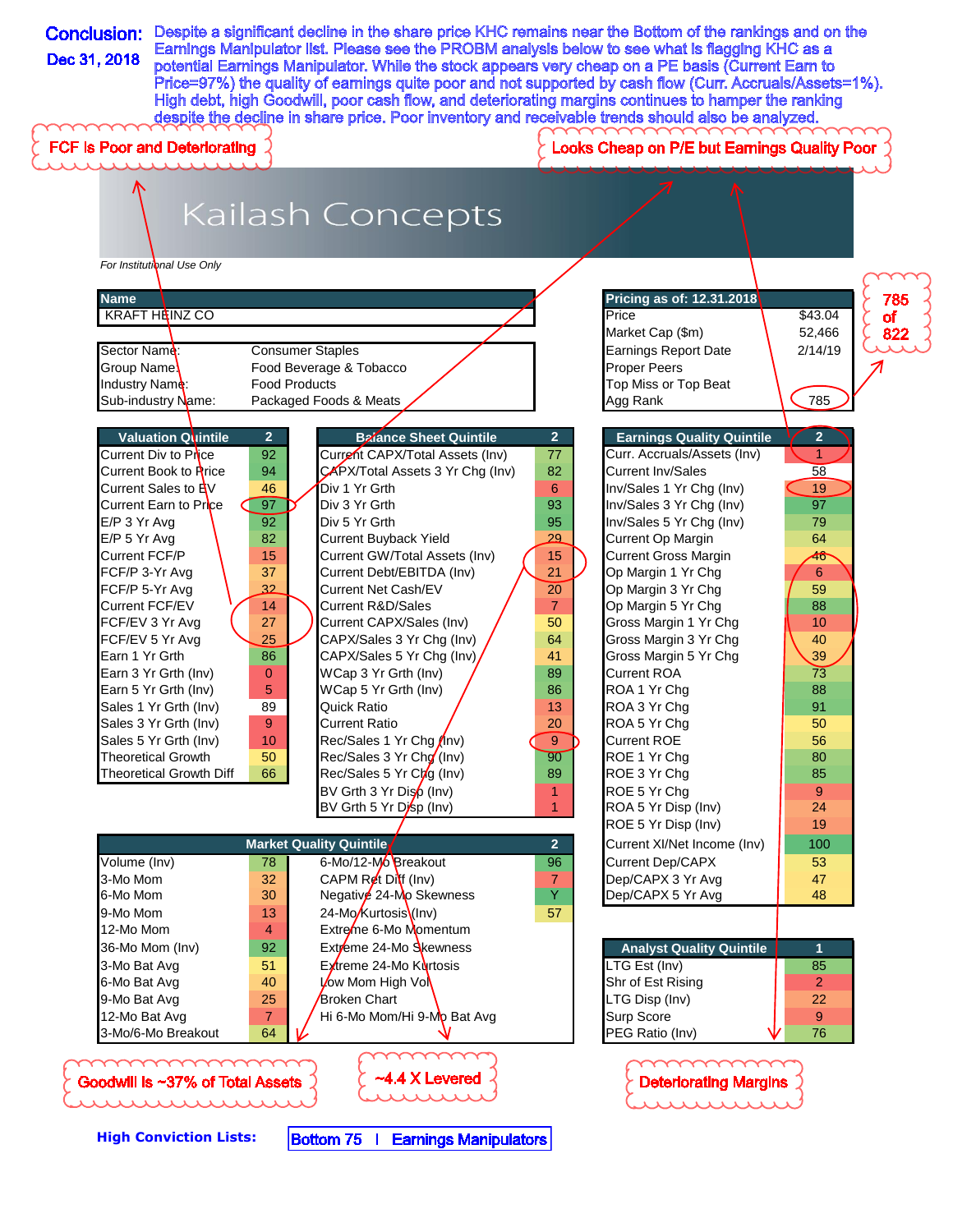# Kailash Concepts

### **Ranking Metric Glossary**

| For Institutional Use Only         |                                                               |                                                                                                                                                                                                                  |                                    |
|------------------------------------|---------------------------------------------------------------|------------------------------------------------------------------------------------------------------------------------------------------------------------------------------------------------------------------|------------------------------------|
| <b>Valuation</b><br><b>Metrics</b> | <b>Formal Name</b>                                            | <b>Description</b>                                                                                                                                                                                               | <b>Higher is</b><br><b>Viewed:</b> |
|                                    | Current Div to Price Current Dividend to Price                | The rolling four quarter dividends paid divided by the most recent market<br>cap.                                                                                                                                | Favorably                          |
| Current Book to<br>Price           | <b>Current Book to Price</b>                                  | Last stated book value from balance sheet divided by the most recent<br>market cap.                                                                                                                              | Favorably                          |
|                                    | Current Sales to EV Current Sales to Enterprise<br>Value      | Sum of the trailing four quarters' revenues divided by the most recent<br>enterprise value.                                                                                                                      | Favorably                          |
| Current Earn to<br>Price           | <b>Current Earnings to Price</b>                              | Sum of the trailing four quarters' income before XO divided by the most<br>recent market cap.                                                                                                                    | Favorably                          |
| $E/P$ 3 Yr Avg                     | Price                                                         | Average Three Year Earnings To The average of the rolling four quarter earnings for the past 12 quarters<br>divided by the most recent market cap.                                                               | Favorably                          |
| $E/P$ 5 Yr Avg                     | Average Five Year Earnings to<br>Price                        | The average of the rolling four quarter earnings for the past 20 quarters<br>divided by the most recent market cap.                                                                                              | Favorably                          |
| Current FCF/P                      | Current FCF to Price                                          | Sum of the trailing four quarters' free cash flow divided by the most recent<br>market cap.                                                                                                                      | Favorably                          |
| FCF/P 3-Yr Avg                     | Average Three Year FCF to<br>Price                            | Average of rolling 4 quarters FCF over the last 12 quarters divided by the<br>most recent market cap.                                                                                                            | Favorably                          |
| FCF/P 5-Yr Avg                     | Average Five Year FCF to Price                                | Average of rolling 4 quarters FCF over the last 20 quarters divided by the<br>most recent market cap.                                                                                                            | Favorably                          |
| <b>Current FCF/EV</b>              | Average One Year FCF to<br><b>Enterprise Value</b>            | Sum of the last 4 quarters FCF divided by the most recent enterprise value.                                                                                                                                      | Favorably                          |
| FCF/EV 3 Yr Avg                    | Average Three Year FCF to<br><b>Enterprise Value</b>          | The average of the rolling four quarter FCF for the past 12 quarters divided<br>by the most recent enterprise value. FCF is defined as cash flow from<br>operations less CAPEX and adding back in sales of PP&E. | Favorably                          |
| FCF/EV 5 Yr Avg                    | Average Five Year FCF to<br><b>Enterprise Value</b>           | The average of the rolling four quarter FCF for the past 20 quarters divided<br>by the most recent enterprise value. FCF is defined as cash flow from<br>operations less CAPEX and adding back in sales of PP&E. | Favorably                          |
| Earn 1 Yr Grth                     | One Year Earnings Growth                                      | The percent change in this quarter's rolling four quarter earnings compared<br>to the same quarter in the prior year's rolling four quarter earnings.                                                            | Favorably                          |
|                                    | Earn 3 Yr Grth (Inv) Three Year Earnings Growth<br>(Inverted) | The percent change in this quarter's rolling four quarter earnings compared<br>to the same quarter three years prior rolling four quarter earnings.                                                              | Negatively                         |
|                                    | Earn 5 Yr Grth (Inv) Five Year Earnings Growth<br>(Inverted)  | The percent change in this quarter's rolling four quarter earnings compared<br>to the same quarter five years prior rolling four quarter earnings.                                                               | Negatively                         |
| Sales 1 Yr Grth<br>(Inv)           | One Year Sales Growth<br>(Inverted)                           | The percent change in this quarter's rolling four quarter sales compared to<br>the same quarter one year prior rolling four quarter sales.                                                                       | Negatively                         |
| Sales 3 Yr Grth<br>(Inv)           | Three Year Sales Growth<br>(Inverted)                         | The trailing four quarter's sales divided by the same period three years<br>prior.                                                                                                                               | Negatively                         |
| Sales 5 Yr Grth<br>(Inv)           | Five Year Sales Growth<br>(Inverted)                          | The trailing four quarter's sales divided by the same period five years prior.                                                                                                                                   | Negatively                         |
|                                    | Theoretical Growth Theoretical Growth                         | The expected growth for the shares based upon the retention rate and<br>return on common equity.                                                                                                                 | Favorably                          |
| Diff                               | Theoretical Growth Theoretical Spread                         | We analyze the spread between the implied growth rate calculated using<br>the retention rate and the return on common equity [Defined as $1 - D / E^*$<br>ROE] and the consensus growth rate of analysts.        | Favorably                          |

| <b>Balance</b><br><b>Sheet</b><br><b>Metrics</b> | <b>Formal Name</b>                                             | <b>Description</b>                                                                                                                                                                            | <b>Higher is</b><br>Viewed: |
|--------------------------------------------------|----------------------------------------------------------------|-----------------------------------------------------------------------------------------------------------------------------------------------------------------------------------------------|-----------------------------|
| Assets (Inv)                                     | Current CAPX/Total Current CAPEX to Total Assets<br>(Inverted) | Trailing four quarter capital expenditure divided by the most recent<br>quarter's total assets.                                                                                               | Negatively                  |
| CAPX/Total Assets<br>3 Yr Chg (Inv)              | Three Year A CAPEX to Total<br>Assets (Inverted)               | Trailing four quarter capital expenditure divided by the most recent<br>quarter's total assets minus the same metric three years ago.                                                         | Negatively                  |
| Div 1 Yr Grth                                    | One Year Growth in Dividends<br>Paid                           | Calculated using the direct method from the cash flow statement. The<br>rolling four quarter sum of dividends paid divided by the rolling four quarter<br>sum from the year ago period.       | Favorably                   |
| Div 3 Yr Grth                                    | Three Year Growth in Dividends<br>Paid                         | Calculated using the direct method from the cash flow statement. The<br>rolling four quarter sum of dividends paid divided by the rolling four quarter<br>sum from the three year ago period. | Favorably                   |
| Div 5 Yr Grth                                    | Five Year Growth in Dividends<br>Paid                          | Calculated using the direct method from the cash flow statement. The<br>rolling four quarter sum of dividends paid divided by the rolling four quarter<br>sum from the five year ago period.  | Favorably                   |
| <b>Current Buyback</b><br>Yield                  | <b>Current Buyback Yield</b>                                   | The most recent quarter's rolling four quarter share repurchase divided by<br>the current equity market capitalization.                                                                       | Favorably                   |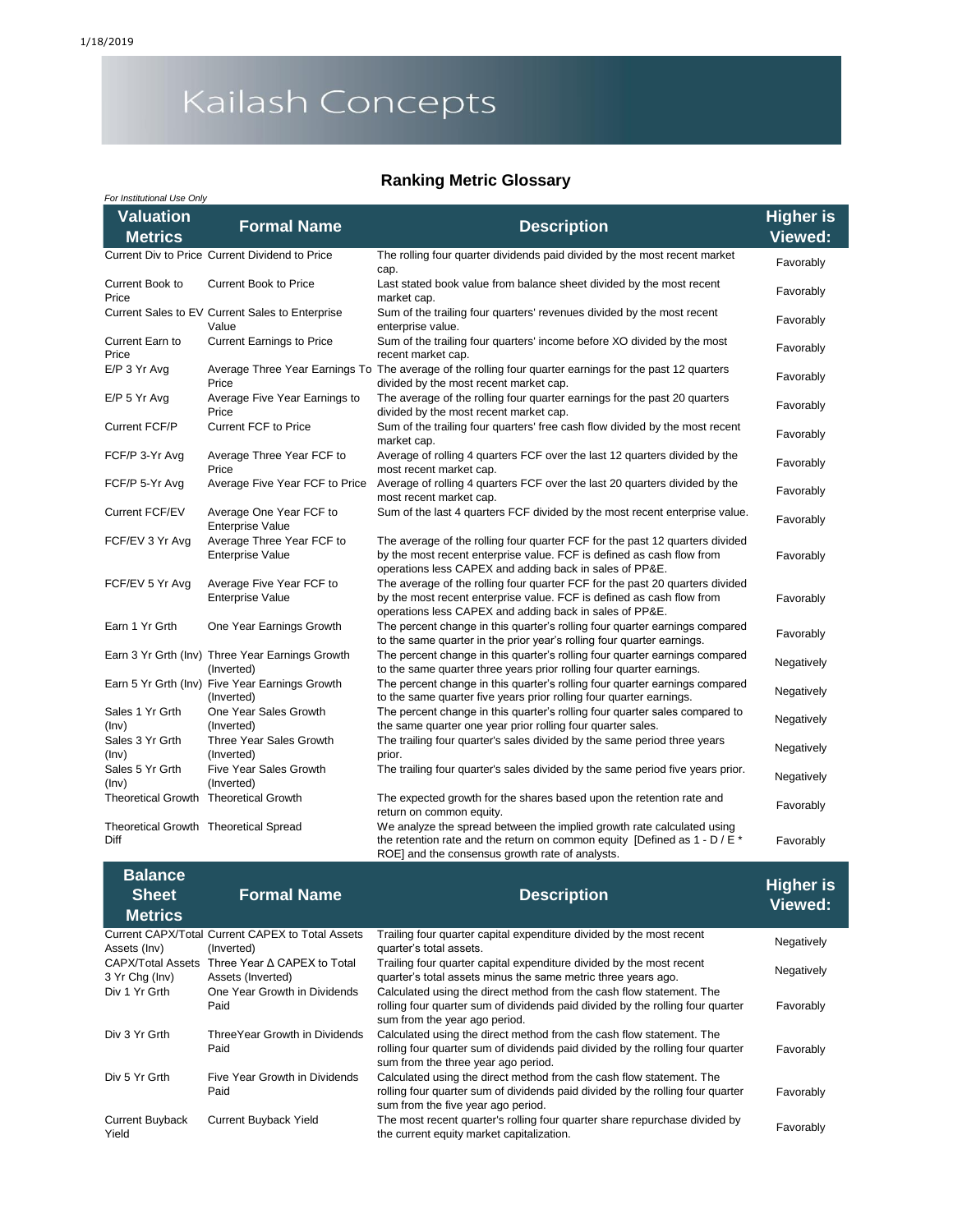#### 1/18/2019

| <b>Current GW/Total</b><br>Assets (Inv) | <b>Current Goodwill to Total Assets</b><br>(Inverted)                                  | The most recent quarter's goodwill divided by the most recent quarter's<br>total assets.                                                                                                                  | Negatively |
|-----------------------------------------|----------------------------------------------------------------------------------------|-----------------------------------------------------------------------------------------------------------------------------------------------------------------------------------------------------------|------------|
| Current<br>Debt/EBITDA (Inv)            | <b>Current Debt to EBITDA</b><br>(Inverted)                                            | Most recent quarter's long- and short-term debt divided by the rolling four<br>quarter EBITDA.                                                                                                            | Negatively |
| <b>Current Net</b><br>Cash/EV           | <b>Current Net Cash to Enterprise</b><br>Value                                         | Most recent net cash divided by enterprise value.                                                                                                                                                         | Favorably  |
|                                         | Current R&D/Sales Current Research &<br>Development to Sales                           | Sum of the most recent four quarters R&D/sum of the most recent four<br>quarters revenue.                                                                                                                 | Favorably  |
| Current<br>CAPX/Sales (Inv)             | <b>Current CAPEX to Sales</b><br>(Inverted)                                            | The most recent quarter's rolling four quarter CAPEX divided by the rolling<br>four quarter sales minus the same metric one year ago.                                                                     | Negatively |
| CAPX/Sales 3 Yr<br>Chg (Inv)            | Three Year ∆ CAPEX to Sales<br>(Inverted)                                              | The most recent quarter's rolling four quarter CAPEX divided by the rolling<br>four quarter sales minus the same metric three years ago.                                                                  | Negatively |
| CAPX/Sales 5 Yr<br>$Chg$ (Inv)          | Five Year ∆ CAPEX to Sales<br>(Inverted)                                               | The most recent quarter's rolling four quarter's CAPEX divided by the<br>rolling four quarter sales minus the same metric five years ago.                                                                 | Negatively |
| WCap 3 Yr Grth<br>(Inv)                 | Three Year Growth in Working<br>Capital (Inverted)                                     | Current assets less current liabilities from the most recent quarter divided<br>by the same figure in the three year prior period.                                                                        | Negatively |
| WCap 5 Yr Grth<br>(Inv)                 | Five Year Growth in Working<br>Capital (Inverted)                                      | Current assets less current liabilities from the most recent quarter divided<br>by the same figure in the five year prior period.                                                                         | Negatively |
| Quick Ratio                             | Quick Ratio                                                                            | The difference between current assets minus inventories divided by current<br>liabilities.                                                                                                                | Favorably  |
| <b>Current Ratio</b>                    | <b>Current Ratio</b>                                                                   | Current assets divided by current liabilities.                                                                                                                                                            | Favorably  |
| (Inv)                                   | Rec/Sales 1 Yr Chq One Year ∆ Receivables to<br>Sales (Inverted)                       | The current quarter's accounts receivables divided by the rolling four<br>quarter sales less the same figure from the year ago period.                                                                    | Negatively |
| (Inv)                                   | Rec/Sales 3 Yr Chq Three Year ∆ Receivables to<br>Sales (Inverted)                     | The current quarter's accounts receivables divided by the rolling four<br>quarter sales less the same figure from the three year ago period.                                                              | Negatively |
| (Inv)                                   | Rec/Sales 5 Yr Chq Five Year ∆ Receivables to<br>Sales (Inverted)                      | The current quarter's accounts receivables divided by the rolling four<br>quarter sales less the same figure from the five year ago period.                                                               | Negatively |
| BV Grth 3 Yr Disp<br>(Inv)              | Consistency of the Three Year<br>Trailing, One Year Growth in<br>Book Value (Inverted) | For each quarter in the prior three years, we calculate a rolling four quarter<br>rate of growth in book value over the prior year, then calculate the standard<br>deviation for the twelve observations. | Negatively |
| BV Grth 5 Yr Disp<br>(lnv)              | Consistency of the Five Year<br>Trailing, One Year Growth in<br>Book Value (Inverted)  | For each quarter in the prior five years, we calculate a rolling four quarter<br>rate of growth in book value over the prior year, then calculate the standard<br>deviation for the twenty observations.  | Negatively |

| <b>Earnings</b><br><b>Metrics</b> | <b>Formal Name</b>                                      | <b>Description</b>                                                                                                                                                            | <b>Higher is</b><br><b>Viewed:</b> |
|-----------------------------------|---------------------------------------------------------|-------------------------------------------------------------------------------------------------------------------------------------------------------------------------------|------------------------------------|
| Curr.<br>Accruals/Assets<br>(Inv) | (Inverted)                                              | Current Accruals to Total Assets Rolling four quarter's net income less cash flow from operations divided by<br>the most recent quarter's total assets.                       | Negatively                         |
| Inv/Sales 1 Yr Chg<br>(Inv)       | (Inverted)                                              | One Year $\Delta$ in Inventory to Sales The most recent quarter's inventory divided by the rolling four quarter sales<br>less the same figure from the year ago period.       | Negatively                         |
| Inv/Sales 3 Yr Chq<br>(Inv)       | Three Year $\Delta$ in Inventory to<br>Sales (Inverted) | The most recent quarter's inventory divided by the rolling four quarter sales<br>less the same figure from the three year ago period.                                         | Negatively                         |
| Inv/Sales 5 Yr Chg<br>$(\ln v)$   | (Inverted)                                              | Five Year $\Delta$ in Inventory to Sales The most recent quarter's inventory divided by the rolling four quarter sales<br>less the same figure from the five year ago period. | Negatively                         |
| Current Op Margin                 | <b>Current Operating Margin</b>                         | Operating profit from the trailing four quarters divided by sales from the<br>same period.                                                                                    | Favorably                          |
| <b>Current Gross</b><br>Margin    | <b>Current Gross Margins</b>                            | Sales minus Cost of Goods Sold (COGS) divided by sales for the trailing<br>four quarters.                                                                                     | Favorably                          |
| <b>Current Inv/Sales</b>          | Current Inventory to Sales                              | The most recent quarter's inventory divided by the rolling four quarter                                                                                                       | Favorably                          |
| Op Margin 1 Yr<br>Chg             | One Year ∆ Operating Margin                             | Operating profit from the trailing four quarters divided by sales from the<br>same period, less the same figure from the year ago period.                                     | Favorably                          |
| Op Margin 3 Yr<br>Chg             | Three Year ∆ Operating Margin                           | Operating profit from the trailing four quarters divided by sales from the<br>same period, less the same figure from the three year ago period.                               | Favorably                          |
| Op Margin 5 Yr<br>Chq             | Five Year ∆ Operating Margin                            | Operating profit from the trailing four quarters divided by sales from the<br>same period, less the same figure from the five year ago period.                                | Favorably                          |
| Gross Margin 1 Yr<br>Cha          | One Year ∆ Gross Margin                                 | Sales minus COGS divided by sales for the trailing four quarters, less the<br>same figure from the year ago period.                                                           | Favorably                          |
| Gross Margin 3 Yr<br>Chg          | Three Year ∆ Gross Margin                               | Sales minus COGS divided by sales for the trailing four quarters, less the<br>same figure from the three year ago period.                                                     | Favorably                          |
| Gross Margin 5 Yr<br>Chg          | Five Year ∆ Gross Margin                                | Sales minus COGS divided by sales for the trailing four quarters, less the<br>same figure from the five year ago period.                                                      | Favorably                          |
| <b>Current ROA</b>                | <b>Current Return on Assets</b>                         | Trailing twelve month earnings before extraordinary items divided by most<br>recent total assets.                                                                             | Favorably                          |
| ROA 1 Yr Chg                      | One Year ∆ in ROA                                       | The trailing four quarter earnings before extraordinary items divided by the<br>most recent total assets less the same figure from the prior year.                            | Favorably                          |
| ROA 3 Yr Chg                      | Three Year $\Delta$ in ROA                              | The trailing four quarter earnings before extraordinary items divided by the<br>most recent total assets less the same figure from three years earlier.                       | Favorably                          |
| ROA 5 Yr Chg                      | Five Year ∆ in ROA                                      | The trailing four quarter earnings before extraordinary items divided by the<br>most recent total assets less the same figure from five years earlier.                        | Favorably                          |
| <b>Current ROE</b>                | Current Return on Equity                                | Trailing twelve month earnings before extraordinary items divided by most<br>recent shareholders equity.                                                                      | Favorably                          |
| ROE 1 Yr Chg                      | One Year ∆ in ROE                                       | The trailing four quarter earnings before extraordinary items divided by the<br>most recent shareholder's equity less the same figure from the prior year.                    | Favorably                          |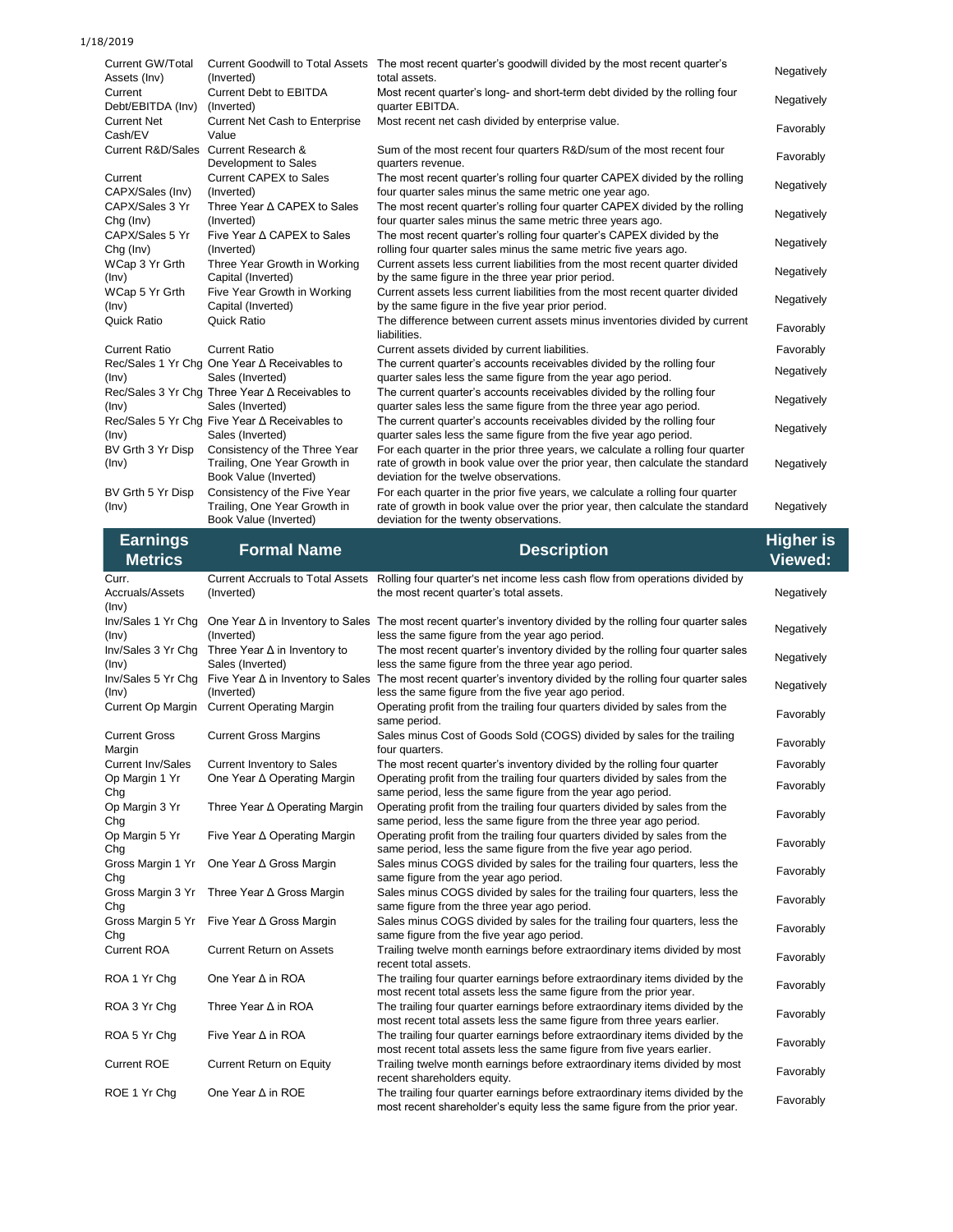1/18/2019

| ROE 3 Yr Chg                     | Three Year $\Delta$ in ROE                                                     | The trailing four quarter income before extraordinary items divided by the<br>most recent shareholder's equity less the same figure from three years<br>earlier.    | Favorably                   |
|----------------------------------|--------------------------------------------------------------------------------|---------------------------------------------------------------------------------------------------------------------------------------------------------------------|-----------------------------|
| ROE 5 Yr Cha                     | Five Year $\Delta$ in ROE                                                      | The trailing four quarter income before extraordinary items divided by the<br>most recent shareholder's equity less the same figure from five years<br>earlier.     | Favorably                   |
|                                  | ROA 5 Yr Disp (Inv) Standard Deviation of Five Year<br>Trailing ROA (Inverted) | The standard deviation of the rolling four quarter ROA for the prior 20<br>quarters.                                                                                | Negatively                  |
|                                  | ROE 5 Yr Disp (Inv) Standard Deviation of Five Year<br>Trailing ROE (Inverted) | The standard deviation of the rolling four quarter ROE for the prior 20<br>quarters.                                                                                | Negatively                  |
| Current XI/Net<br>Income (Inv)   | Current Extraordinary Items to<br>Income (Inverted)                            | The sum of extraordinary items and discontinued operations for the most<br>recent rolling four quarters divided by the magnitude of net income<br>[Absolute value]. | Negatively                  |
|                                  | Current Dep/CAPX Current Depreciation to CAPEX                                 | The trailing four quarter depreciation expense divided by rolling four quarter<br>CAPEX.                                                                            | Favorably                   |
| Dep/CAPX 3 Yr<br>Avg             | Long Term Average Depreciation<br>to Long Term Average CAPEX                   | The average of the last 12 trailing four quarters of depreciation divided by<br>the average of the last 12 trailing four quarters of CAPEX.                         | Favorably                   |
| Dep/CAPX 5 Yr<br>Avg             | Five year Average Depreciation<br>to Long Term Average CAPEX                   | The average of the last 20 trailing four quarters of depreciation divided by<br>the average of the last 20 trailing four quarters of CAPEX.                         | Favorably                   |
| <b>Analyst</b><br><b>Metrics</b> | <b>Formal Name</b>                                                             | <b>Description</b>                                                                                                                                                  | <b>Higher is</b><br>Viewed: |
| LTG Est (Inv)                    | Long Term Growth Estimate<br>المستسمين                                         | Analyst estimate of the long term growth rate for the company.                                                                                                      | Negatively                  |

|                   | (Inverted)                                   |                                                                                               | Negatively |
|-------------------|----------------------------------------------|-----------------------------------------------------------------------------------------------|------------|
| Shr of Est Rising | <b>Share of Earnings Estimates</b><br>Risina | Most recent quarters percentage of analyst earnings estimate that are<br>risina.              | Favorably  |
| LTG Disp (Inv)    | Long Term Growth Dispersion<br>(Inverted)    | The standard deviation of analysts current quarter estimates.                                 | Negatively |
| Surp Score        | <b>Earnings Surprise Score</b>               | The ratio of surprise (actual - estimated) divided by the dispersion of<br>estimates.         | Favorably  |
| PEG Ratio (Inv)   | Price Earnings to Growth Ratio<br>(Inverted) | The most recent rolling four quarters P/E divided by analysts' long-term<br>growth estimates. | Negatively |

| <b>Market</b><br><b>Metrics</b>   | <b>Formal Name</b>                                                            | <b>Description</b>                                                                                                                                                                                                                                                                                                                                      | <b>Higher is</b><br><b>Viewed:</b> |
|-----------------------------------|-------------------------------------------------------------------------------|---------------------------------------------------------------------------------------------------------------------------------------------------------------------------------------------------------------------------------------------------------------------------------------------------------------------------------------------------------|------------------------------------|
| Volume (Inv)                      | Volume (Inverted)                                                             | Liquidity, lower is better (i.e. illiquid stocks get higher scores).                                                                                                                                                                                                                                                                                    | Negatively                         |
| 3-Mo Mom                          | <b>Three Month Momentum</b>                                                   | The three month return with dividends reinvested with a one month lag.                                                                                                                                                                                                                                                                                  | Favorably                          |
| 6-Mo Mom                          | Six Month Momentum                                                            | The six month return with dividends reinvested with a one month lag.                                                                                                                                                                                                                                                                                    | Favorably                          |
| 9-Mo Mom                          | Nine Month Momentum                                                           | The nine month return with dividends reinvested with a one month lag.                                                                                                                                                                                                                                                                                   | Favorably                          |
| 12-Mo Mom                         | <b>Twelve Month Momentum</b>                                                  | The twelve month return with dividends reinvested with a one month lag.                                                                                                                                                                                                                                                                                 | Favorably                          |
| 36-Mo Mom (Inv)                   | Thirty-Six Month Momentum<br>Inverted                                         | Three year price change, higher is worse (i.e. the best performing stocks<br>on a three year basis get penalized/lower scores).                                                                                                                                                                                                                         | Negatively                         |
| 3-Mo Bat Avg                      | <b>Three Month Trailing Batting</b><br>Average                                | The percent of months in the prior three months that a security has<br>outperformed the market.                                                                                                                                                                                                                                                         | Favorably                          |
| 6-Mo Bat Avg                      | Six Month Trailing Batting<br>Average                                         | The percent of months in the prior six months that a security has<br>outperformed the market.                                                                                                                                                                                                                                                           | Favorably                          |
| 9-Mo Bat Avg                      | Nine Month Trailing Batting<br>Average                                        | The percent of months in the prior nine months that a security has<br>outperformed the market.                                                                                                                                                                                                                                                          | Favorably                          |
| 12-Mo Bat Avg                     | <b>Twelve Month Trailing Batting</b><br>Average                               | The percent of months in the prior twelve months that a security has<br>outperformed the market.                                                                                                                                                                                                                                                        | Favorably                          |
| 3-Mo/6-Mo<br><b>Breakout</b>      | Short Term Breakout Factor                                                    | The three month return, lagged by a month, less the six month return<br>lagged by a month.                                                                                                                                                                                                                                                              | Favorably                          |
| 6-Mo/12-Mo<br><b>Breakout</b>     | Mid Term Breakout Factor                                                      | The six month return, lagged by a month, less the twelve month return<br>lagged by a month.                                                                                                                                                                                                                                                             | Favorably                          |
|                                   | CAPM Ret Diff (Inv) CAPM Expected Return Less 12<br>Month Momentum (Inverted) | Capital Asset Pricing Model (CAPM) expected return less the stock's 12<br>month return lagged by a month. This is the differential between the<br>calculated expected return and realized return; when stocks outperform the<br>CAPM expectation, this is viewed negatively. CAPM Expected Return is<br>defined as the approximation (8% $*$ $\beta$ ). | Negatively                         |
| Negative 24-Mo<br><b>Skewness</b> | Negative Skewness of Returns                                                  | The distribution of returns over multiple trailing periods is calculated.<br>Equities that have a small number of large left tail observations in concert<br>with a large number of small right tail observations are viewed very<br>favorably.                                                                                                         | $100/Y = True$<br>$0 = False$      |
| 24-Mo Kurtosis<br>(Inv)           | Kurtosis of Returns (Inverted)                                                | A measurement of the likelihood of extreme movements. Securities whose<br>performance distributions show central tendencies are favored over those<br>with excessive observations at the tails.                                                                                                                                                         | Negatively                         |
| Extreme 6-Mo<br>Momentum          | <b>Extreme Six Month Momentum</b>                                             | The very highest performers on the six month rank receive a positive<br>weighting.                                                                                                                                                                                                                                                                      | $100/Y = True$<br>$0 = False$      |
| Extreme 24-Mo<br><b>Skewness</b>  | <b>Extreme Positive Skewness</b><br>(Right Tail)                              | All highly right-skewed stocks are penalized as they have few observations<br>of significant excess returns-a sign that past excess performance was<br>driven by a one-off event rather than a consistent improvement in<br>fundamentals. Infrequent large right tail events with a large number of<br>below-average observations.                      | $100/Y = True$<br>$0 = False$      |
| Extreme 24-Mo<br>Kurtosis         | <b>Extreme Positive Kurtosis (Fat</b><br>Tails)                               | All stocks with extremely fat tails are penalized as it is a sign that investors<br>and the market cannot understand or forecast fundamentals.                                                                                                                                                                                                          | $100/Y = True$<br>$0 = False$      |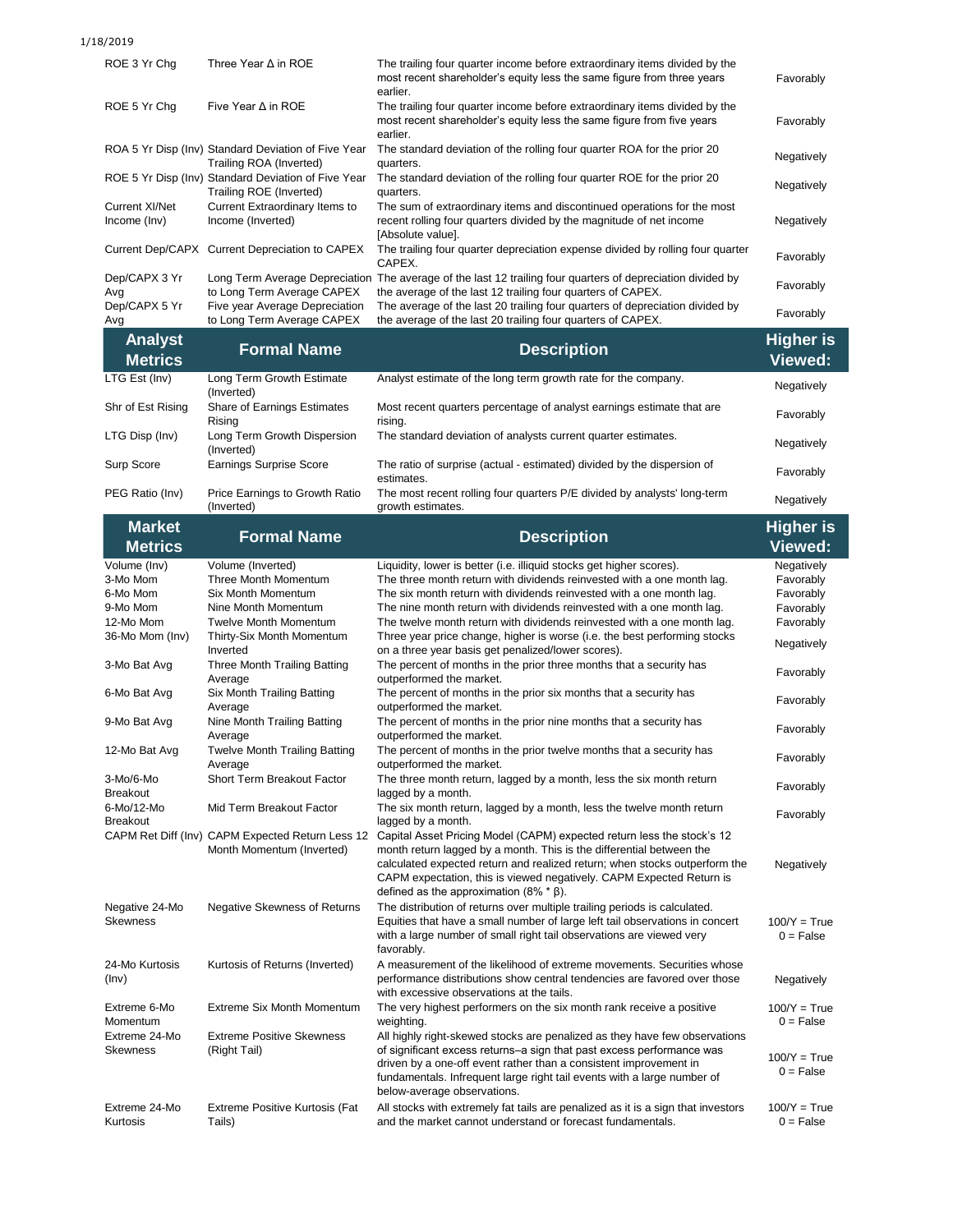#### 1/18/2019

|                                 | Low Mom High Vol Low Momentum & High Volume | Securities with atypically large volumes and poor momentum scores are<br>viewed unfavorably as this may signal that the "story is over."                    | $100/Y = True$<br>$0 = False$ |
|---------------------------------|---------------------------------------------|-------------------------------------------------------------------------------------------------------------------------------------------------------------|-------------------------------|
| <b>Broken Chart</b>             | <b>Broken Charts Factor</b>                 | A combination of price-driven observations which seeks to identify<br>securities whose chart patterns tend to produce significant negative                  | $100/Y = True$<br>$0 = False$ |
| Hi 6-Mo Mom/Hi 9-<br>Mo Bat Avg | High Six Month Momentum and                 | Securities that fall in the top quintile of high six month momentum and top<br>High Nine Month Batting Average quintile of high nine month batting average. | $100/Y = True$<br>$0 = False$ |